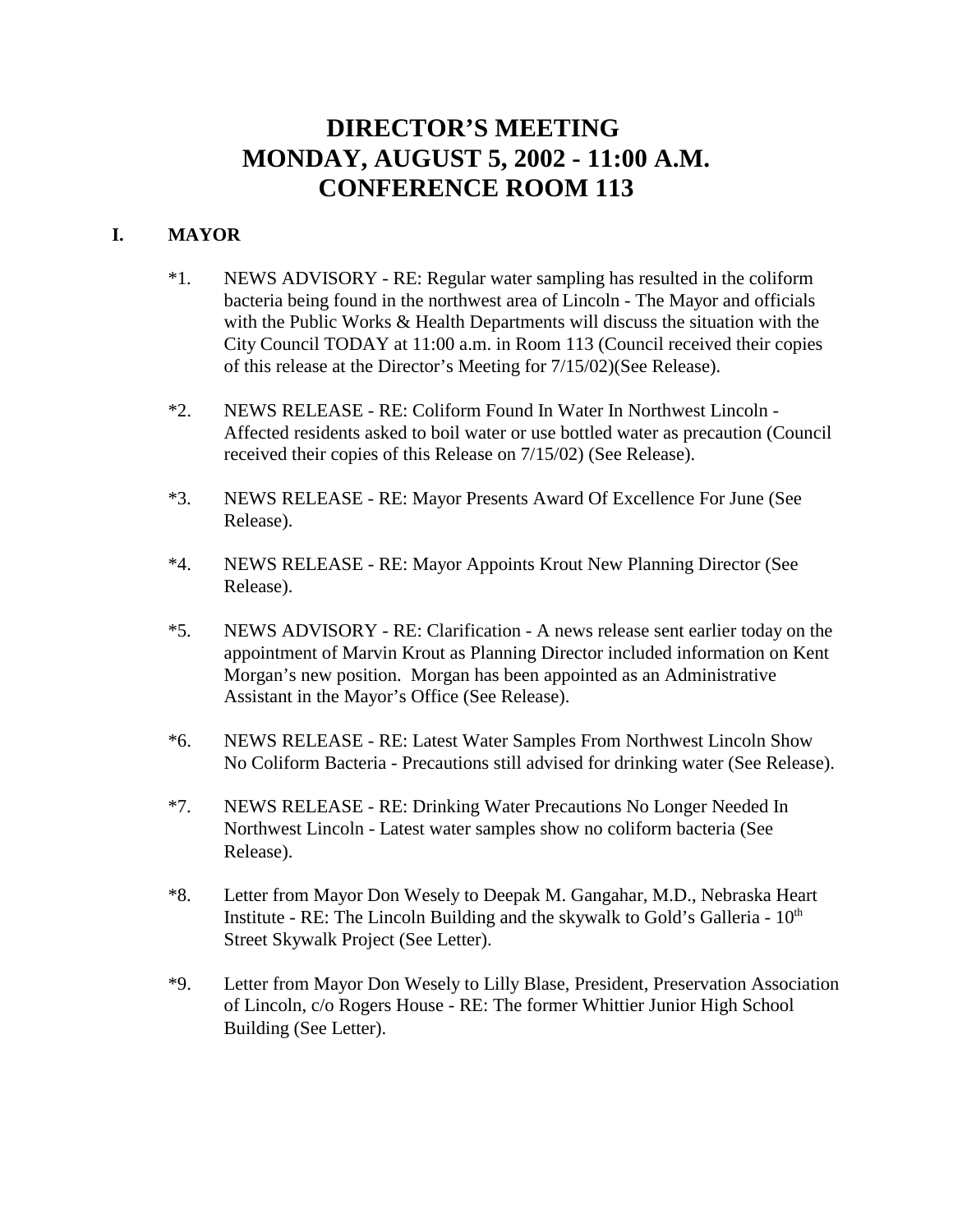- **\***\*10. NEWS ADVISORY RE: Mayor Don Wesely will have a news conference at 1:15 p.m., TODAY, Monday, July 22nd in Conference Room 113 - The Lincoln Water System will have an update on City water usage and restrictions, and Parks and Recreation officials will discuss a new initiative on City pools (Council received their copies of this Release on 7/22/02 at the "Noon" Meeting)(See Release).
- \*\*11. NEWS RELEASE RE: Mayor Says Daily Water Usage Over 70 Million Gallons May Prompt Addition Mandatory Restrictions (Council received their copies of this Release on 7/22/02)(See Release).
- \*\*12. NEWS RELEASE RE: Mayor Encourages Participation In "Love Your Country. Vote" Tour (See Release).
- \*\*13. Response Letter from Mayor Don Wesely RE: Thank you for indicating your support for City Parks & Recreation Department employee Larry Group (See Letter).
- \*\*14. Response Letter from Lin Quenzer to Janice A. Roberts RE: An unfortunate experience you and your husband had regarding an emergency transport to St. Elizabeth Hospital on June 23, 2002 (See Letter).
- \*\*15. E-Mail Material from Carolyn Chaney and Chris Giglio, City of Lincoln, Washington Office Memo - RE: Washington Office Activities (See Material).

#### **II. CITY CLERK**

**\***\*1. Response Letter from Deputy City Clerk Teresa J. Meier-Brock to Debi Martin, Executive Asst. To The City Council Oklahoma City, OK - RE: Event Permits (See Letter).

#### **III. CORRESPONDENCE**

#### **A. COUNCIL REQUESTS**

#### **ANNETTE McROY**

- 1. OUTSTANDING Request to **Library Department** RE: Kids using the Internet at the libraries (RFI#111 - 5/30/02)
- 2. OUTSTANDING Request to **County Commissioners** RE: Promoting Lincoln (RFI#112 - 6/03/02)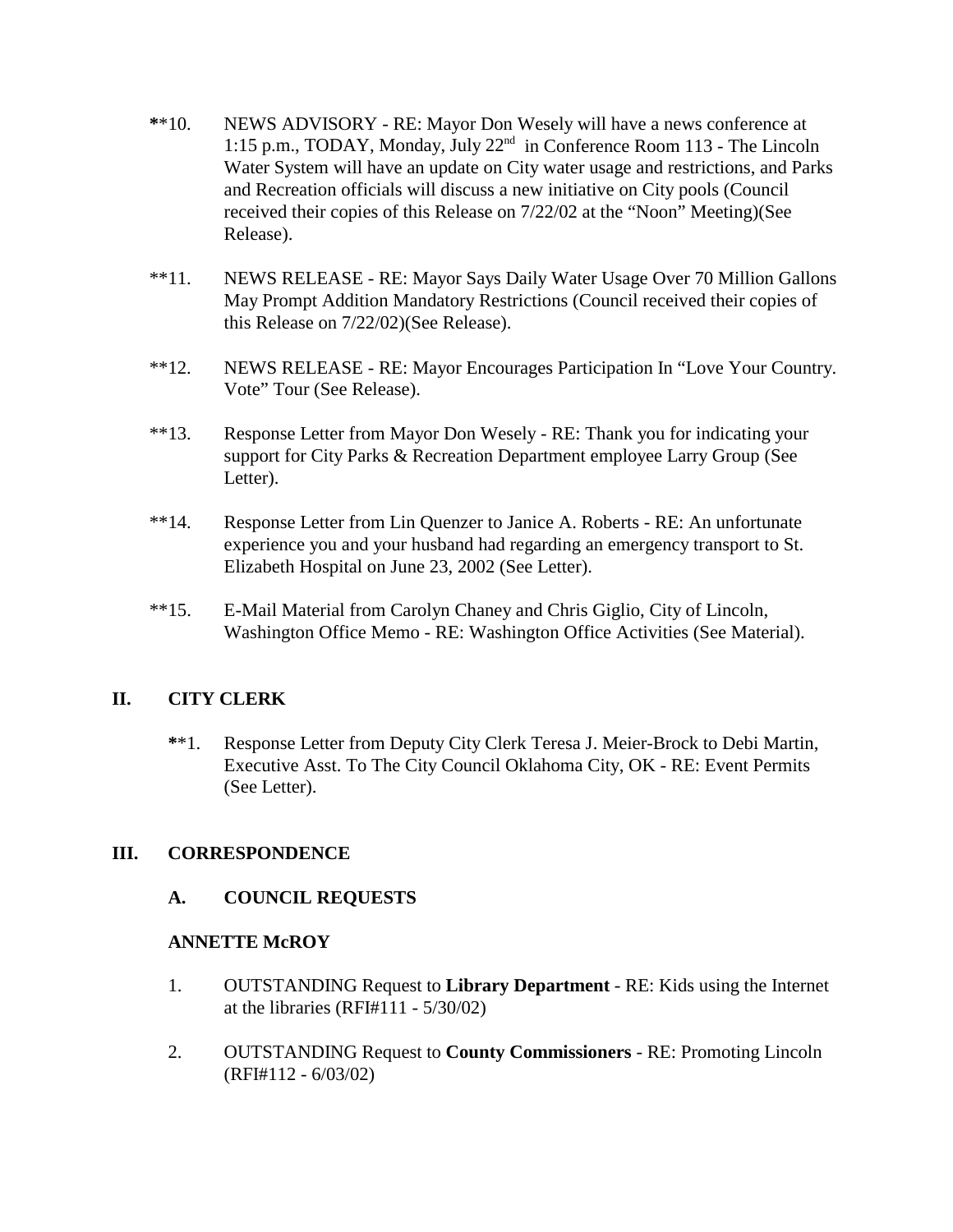- 3. OUTSTANDING Request to Health Department/ **PRT Team**  RE: Junk problem at 225 NW 22nd Street (RFI#113 - 6/6/02). — **1.) SEE RESPONSE FROM BRUCE DART, HEALTH DIRECTOR RECEIVED ON RFI#113 - 7/3/02**
- 4. OUTSTANDING Request to **Law Department/** Public Works & Utilities Department - RE: City Ordinance-to remove rock or mulch that they had placed in areas where the City has an easement (RFI#116 - 7/3/02). — **1.) SEE RESPONSE FROM SCOTT OPFER, PUBLIC WORKS & UTILITIES DEPARTMENT RECEIVED ON RFI#116 - 7/19/02**

# **TERRY WERNER**

- 1. OUTSTANDING Request to **Lynn Johnson, Parks & Recreation Director** RE: Bike Path (RFI#60 - 5/22/02)
- 2. OUTSTANDING Request to **Ann Harrell, Mayor's Office** RE: Employees/ Consultants (RFI#63 - 6/6/02)
- 3. OUTSTANDING Request to **Steve Henrichsen, Planning Department** RE: Impact Fees (RFI#66 - 7/2/02)
- 4. Request to Allan Abbott, Public Works & Utilities Director RE: Directives to citizens to remove mulch/rock from City easements (RFI#67 - 7/16/02). — **1.) SEE RESPONSE FROM SCOTT OPFER, PUBLIC WORKS & UTILITIES DEPARTMENT RECEIVED ON RFI#67 - 7/26/02**
- 5. OUTSTANDING Request to Randy Hoskins, Public Works & Utilities Department - RE: Left turn signal at  $33<sup>rd</sup>$  & "O" Street (RFI#68 - 7/19/02)

# **COLEEN SENG**

- 1. OUTSTANDING Request to Public Works & Utilities Department RE: The handicap curb cut at 49th & St. Paul (RFI#903 - 7/3/02). — **1.) SEE RESPONSE FROM HARRY KROOS, PUBLIC WORKS & UTILITIES DEPARTMENT RECEIVED ON RFI#903 - 7/30/02**
- 2. OUTSTANDING Request to Police Department RE: Neighborhood Watch (RFI#904 - 7/15/02)
- \*4. Request to Public Works & Utilities Department, Allan Abbott/Roger Figard/Wayne Teten - RE: Trail connections to the new Northeast Community Park (RFI#906 - 7/16/02). - **1.) SEE RESPONSE FROM KAREN SIECKMEYER, PUBLIC WORKS & UTILITIES DEPARTMENT RECEIVED ON RFI#906-7/17/02 - THIS REQUEST WAS FORWARDED TO LYNN JOHNSON, PARKS & REC. DIRECTOR ON RFI#906 -7/18/02**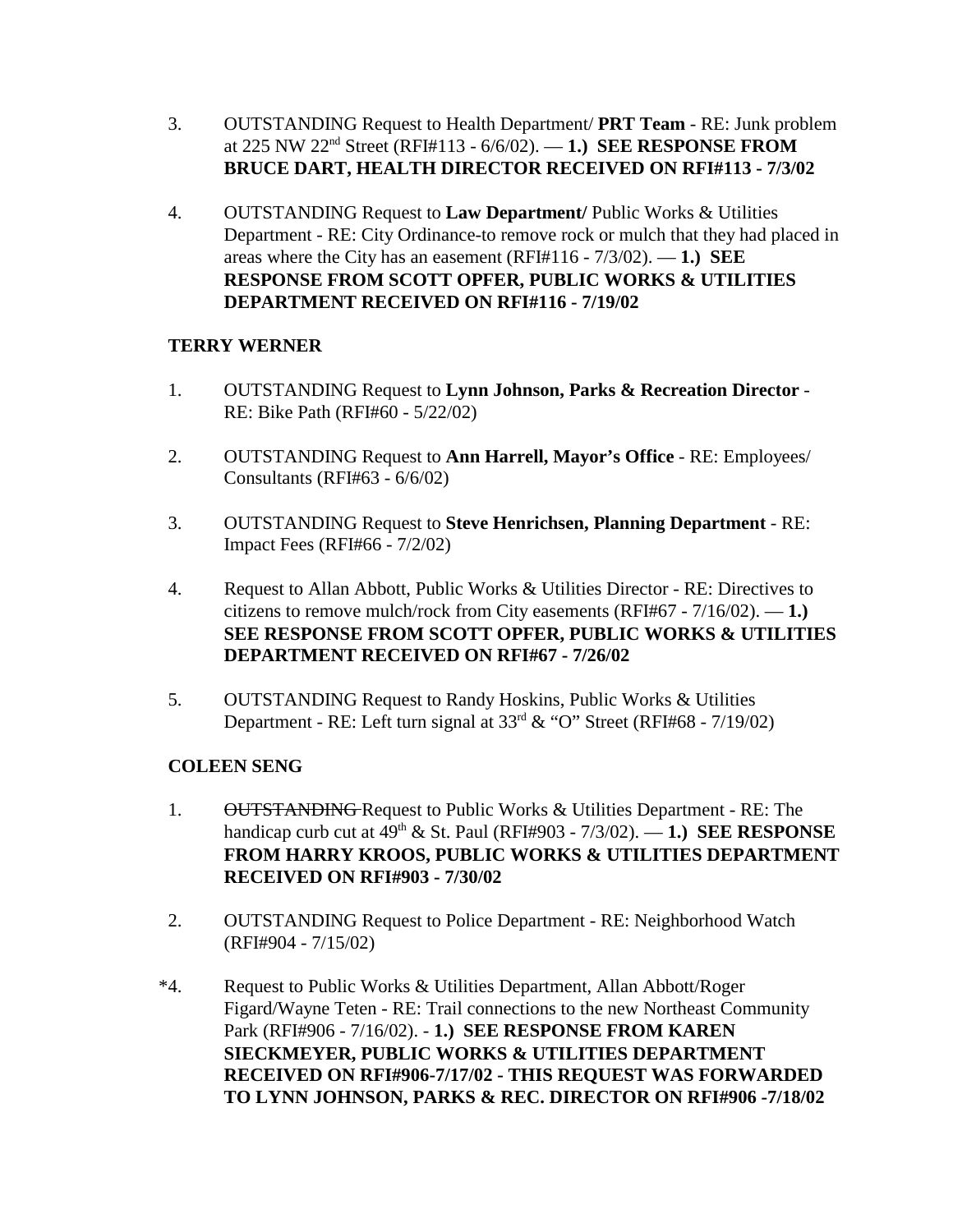## **JONATHAN COOK**

1. OUTSTANDING Request to **Dana Roper, City Law Department** - RE: Sidewalk out to curb (RFI#75 - 7/8/02)

# **JON CAMP**

\*1. E-Mail from Doug & Denise Tewes to Jon Camp - RE: The widening project for 84<sup>th</sup> Street (See E-Mail).

#### **B. DIRECTORS AND DEPARTMENT HEADS**

# **AFFIRMATIVE ACTION**

\*1. Memo from Joyce Quinn, Lincoln-Lancaster Affirmative Action Director to Glenn Friendt - RE: Requested Employment Profile Data (See Material).

# **AGING DEPARTMENT**

\*\*1. Material from Gina Dunning - RE: Council Requests for Information - on the Budget (See Material).

#### **BUDGET**

\*\*1. Material brought into Council Office by Sherry Wolfe from Sandy Myers, Parks & Recreation Department - RE: Council Budget Questions - Swimming Pools (Council received their copies of this Material on 7/22/02)(See Material).

#### **FINANCE/BUDGET**

- \*1. Inter-Department Communication from Steve Hubka RE: Various Topics (See Memo).
- \*2. Inter-Department Communication from Sherry Wolf RE: Budget for Tree Planting (See Memo).

#### **FINANCE/CITY TREASURER**

\*1. Material from Don Herz, Finance Director & Joel L. Wittrock, Asst. City Treasurer - RE: Resolution & Finance Department Treasurer Of Lincoln, Nebraska - Investments Purchased Between July 8 and July 12, 2002 (See Material).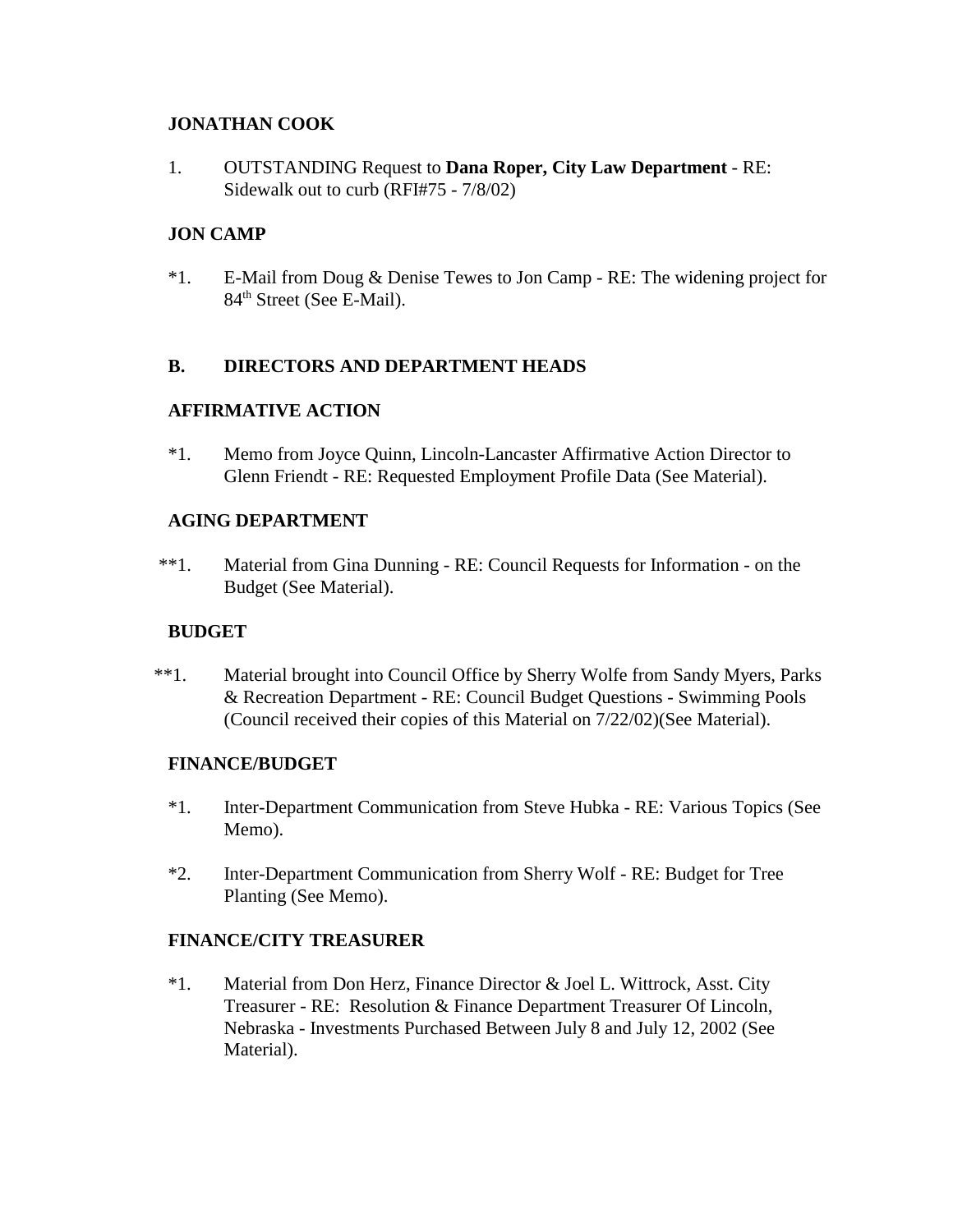- \*\*2. Material from Don Herz, Finance Director & Joel L. Wittrock, Asst. City Treasurer - RE: Resolution & Finance Department Treasurer Of Lincoln, Nebraska - Investments Purchased Between July 15 and July 19, 2002 (See Material).
	- 3. Material from Don Herz, Finance Director & Joel L. Wittrock, Asst. City Treasurer - RE: Resolution & Finance Department Treasurer Of Lincoln, Nebraska - Investments Purchased Between July 22 and July 26, 2002 (See Material).
- 4. Material from City Clerk Joan Ross & Asst. City Treasurer, Joel Wittrock RE: Monthly City Cash Report - July 30, 2002 & City of Lincoln - Pledged Collateral Statement - June 30, 2002 (See Material).

# **FIRE DEPARTMENT**

\*1. Lincoln Fire & Rescue Memo from Chief Spadt - RE: Fire Station Design (See Memo).

# **HEALTH DEPARTMENT**

- \*1. NEWS RELEASE RE: Rabies Awareness (See Release).
- \*2. Memo from Steve Beal RE: West Nile Virus (See Memo).
- \*3. NEWS RELEASE RE: Lancaster County Bird Positive For West Nile Virus (See Release).

#### **LIBRARY**

- 1. Lincoln City Libraries Director's Report May 2002 Statistics Monthly Categorical Report - Fund Balances.
- 2. Lincoln City Libraries Director's Report June 2002 Statistics Monthly Categorical Report - Fund Balances.

#### **PLANNING**

\*\*1. Annexation by Ordinance - Effective Date: July 23, 2002 - Ordinance No. 18032 - 77.7 Acres.

# **PLANNING COMMISSION FINAL ACTION . . . . . .**

 $*1.$  Final Plat No. 02007 - Stone Bridge Creek Addition (North  $14<sup>th</sup>$  and Humphrey Avenue) Resolution No. PC-00753.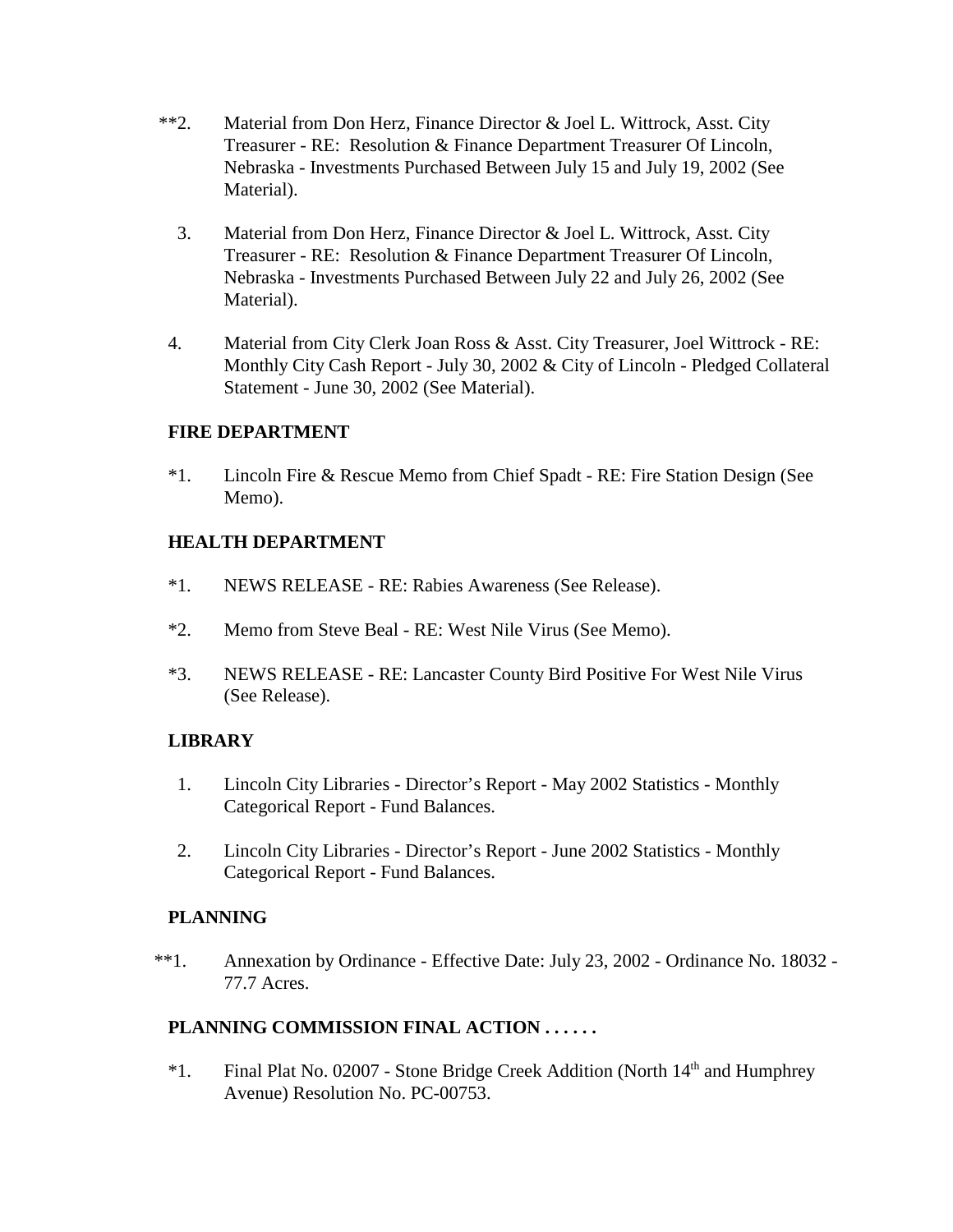- \*2. Final Plat No. 02001 Parker's Landing Addition (So.  $80<sup>th</sup>$  Street midway between Pine Lake Road and Old Cheney Road) Resolution No. PC-00751.
- \*3. Final Plat No. 02004 The Preserve on Antelope Creek (So. 80<sup>th</sup> Street and Pioneers Blvd.) Resolution No. PC-00752.
- $*4$ . Final Plat No. 02020 Pointe East Estates  $10<sup>th</sup>$  Addition (So. 81<sup>st</sup> Street and East Pointe Road) Resolution No. PC-00754.
- \*\*5. Final Plat No. 02021 The Preserve on Antelope Creek 1<sup>st</sup> Addition (South 80<sup>th</sup>) Street and Pioneers Blvd.) Resolution No. PC-00756.
- \*\*6. Pre-Existing Special Permit No. 27A (Alltel Expansion of parking lot South 27th Street and Cindy Drive) Resolution No. PC-00757.
- \*\*7. Special Permit No. 450-N (Madonna Rehabilitation Hospital  $52<sup>nd</sup>$  and South Streets) Resolution No. PC-00755.

#### **POLICE DEPARTMENT**

- \*1. Letter from Officer Ed McMeen, Education and Personnel Unit, Lincoln Police Department - RE: On Tuesday, August  $6<sup>th</sup>$ , Neighborhoods nationwide will be joining forces to celebrate The 19<sup>th</sup> Annual National Night Out, the nations largest crime prevention event. From 6:00 to 10:00 p.m. on the  $6<sup>th</sup>$ , members of Neighborhood Watch are asked to lock their doors, turn on outside lights and spend the evening out with neighbors and the Police (See Letter).
- \*\*2. E-Mail from Dan Schmidt, Traffic Enforcement Unit, Police RE: The proposed change in the Bicycle Ordinance (See E-Mail).

#### **PUBLIC WORKS & UTILITIES DEPARTMENT**

- \*1. Public Works & Utilities Advisory RE: Old Cheney Widening Project No. 700025 - Old Cheney Road from Hwy 2 to 70<sup>th</sup> Street - Open House on Thursday, July 18, 2002 from 6:30 p.m. to 8:00 p.m. at the Lincoln Berean Church (See Advisory).
- \*2. Memo & Material from Allan Abbott RE: Request for Information In response to requests by the City Council for information regarding the StarTran budget on July 15, 2002 (See Material).
- \*\*3. Response E-Mail from Scott Opfer to Jim Menter RE: City Ordinance river rock. (See E-Mail)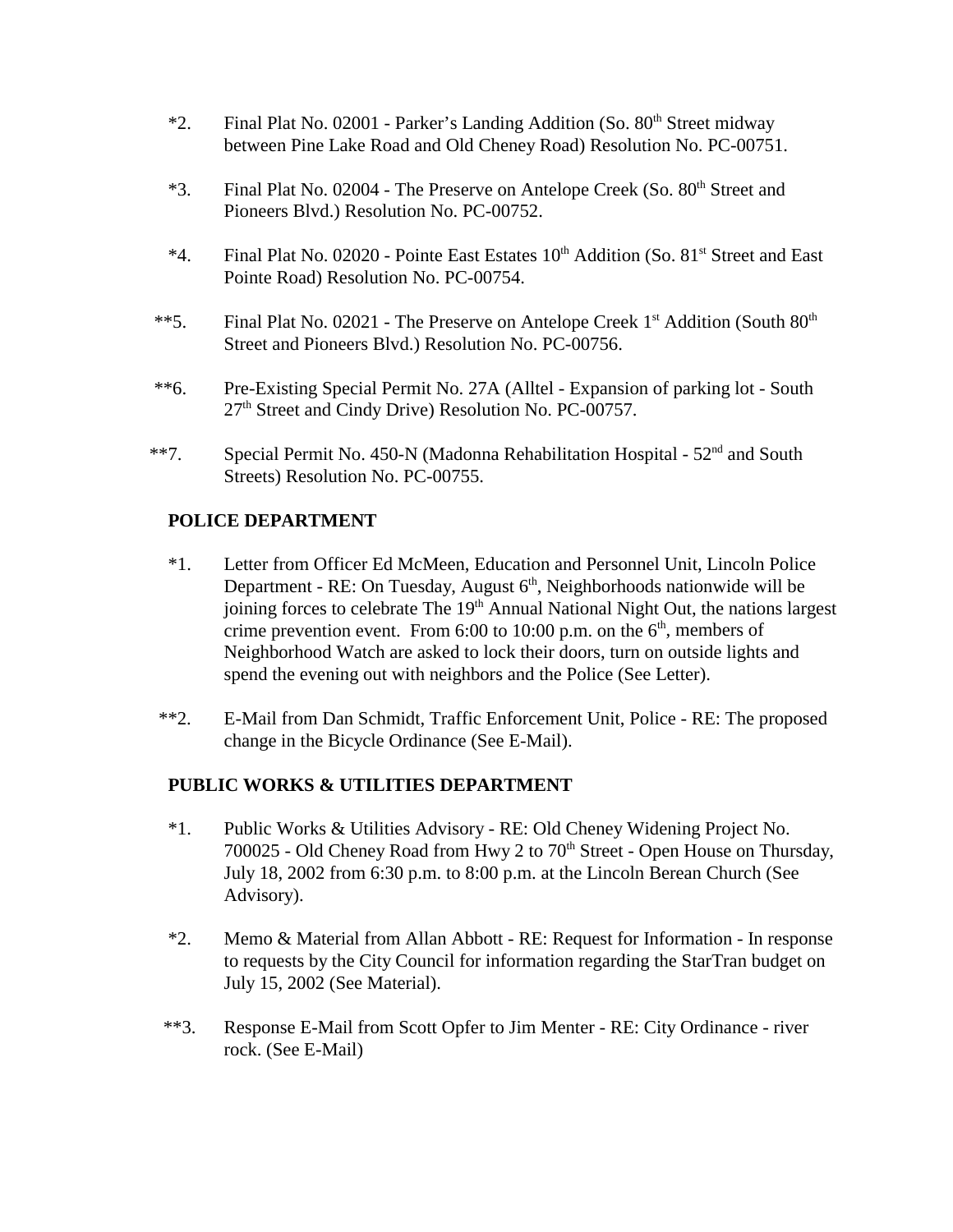\*\*4. Response E-Mail from Al Lee to Kurt Weekly's Request - RE: This citizen's request that the "Yield" signs to "Stop" signs at  $44<sup>th</sup> \& "J"$  Street has merit. As such the existing "Yield" signs will be changed to "Stop" signs. (See E-Mail).

#### **URBAN DEVELOPMENT DEPARTMENT**

\*\*1. E-Mail sent to Council Office by Diana Michael from Sheryl Jordan, Chair, Public Services and Economic Development Committee - RE: FY 2002-2003 CDBG Grant Applications (See E-Mail).

#### **C. MISCELLANEOUS**

- \*1. Letter from Sherri Cunningham RE: The early closing of swimming pools (See Letter).
- \*2. Letter & Material from Phil Sirois, Sales Manager, Central Region, E-City Solutions, SchlumbergerSema, Transaction Systems - RE: Learn how cities across the country are increasing parking revenues while enhancing their streetscape aesthetics! (See Material).
- \*3. Letter & Material from Thomas F. Coleman, Executive Director, National USA Week, National Unmarried and Single Americans Weeks-American Association For Single People (AASP) - RE: We are writing to introduce you to AASP and to let you know that we have sent a letter to the Mayor requesting that the Mayor and/or the City Council issue a proclamation declaring September 15-21, 2002 as Unmarried and Single Americans Week in Lincoln (See Material).
- \*4. E-Mail from Bill Saxton RE: He recently read the Fire Department is requesting consideration for a bond issue to build two new fire stations (See E-Mail).
- \*5. E-Mail from Chris Porter RE: The South Branch Library (See E-Mail).
- \*6. E-Mail from Colleen & Alton Brown, Melissa Brown, Andrea & Megan Allen RE: The South Branch Library (See E-Mail).
- \*7. E-Mail from Kathleen & Terry Maynard RE: The South Branch Library (See E-Mail).
- \*8. E-Mail from William Carver RE: Opposed To the proposed South Branch Library Cuts (See E-Mail).
- \*9. E-Mail from Maddy Hager RE: Opposed To the proposed South Branch Library Cuts (See E-Mail).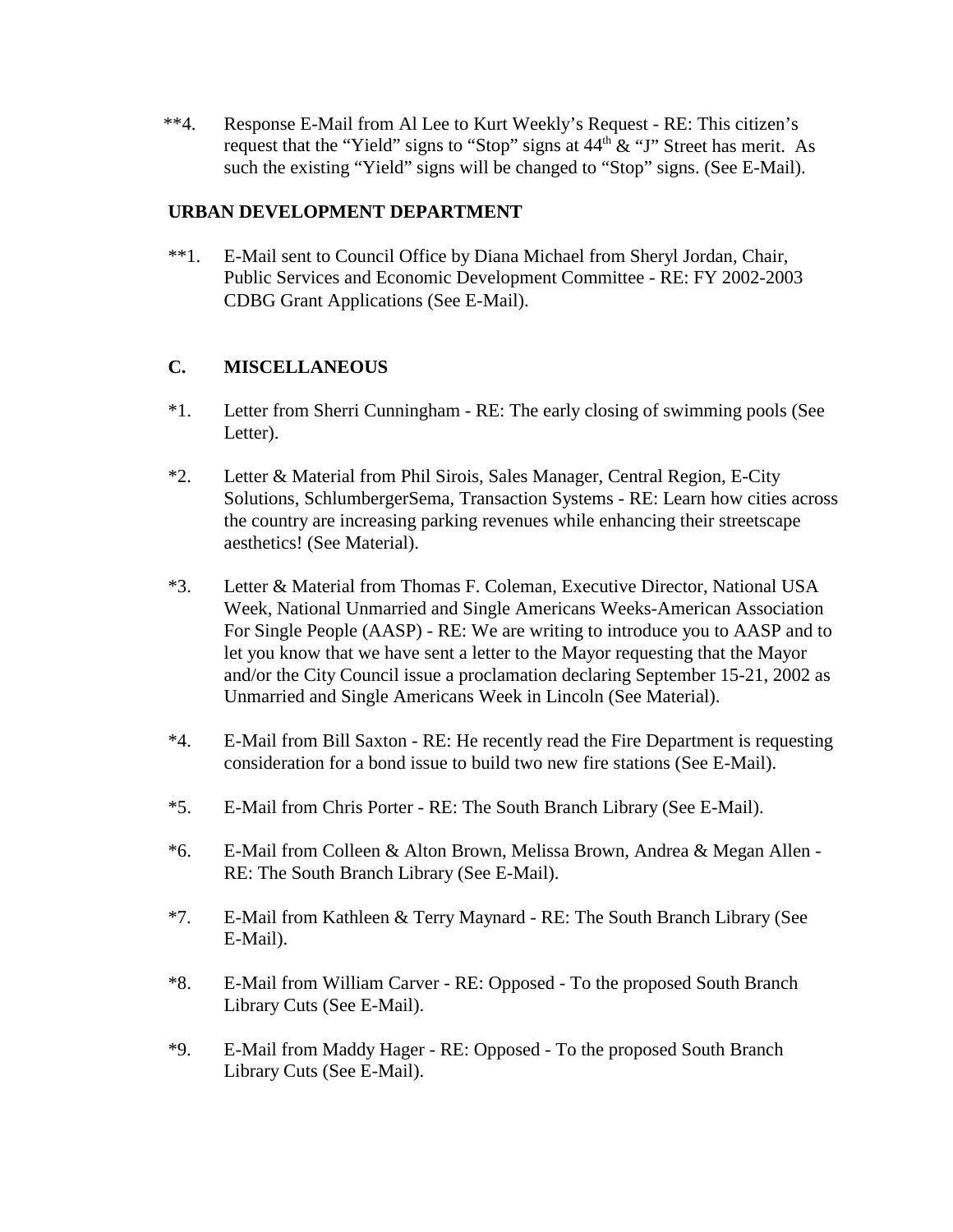- \*10. E-Mail from Katherine Kerner RE: Opposed To the proposed South Branch Library Cuts (See E-Mail).
- \*11. E-Mail from Deborah Anne Ehlers RE: Opposed To the proposed South Branch Library Cuts (See E-Mail).
- \*12. E-Mail from Diane Siefkes RE: Opposed To the proposed South Branch Library Cuts (See E-Mail).
- \*13. E-Mail from Hubert Brown RE: Opposed To the proposed South Branch Library Cuts (See E-Mail).
- \*14. E-Mail from Cary McCullen RE: Opposed -To the proposed South Branch Library Cuts (See E-Mail).
- \*15. Letter from Charlie Meyer, Chairman, & Polly McMullen, President, Downtown Lincoln Association - RE: The City's proposed redevelopment plan for 1023 "O" Street (See Letter).
- \*16. Faxed Press Release from Daniel K. Marvin, Country Club Neighborhood Association - RE: CCNA Boards adopts resolution against reduced Library service at South Branch Library (See Release).
- \*17. E-Mail from Sarah C. Linderman RE: Opposed To the South Branch Library Cuts (See E-Mail).
- \*18. **4** E-Mail's from M.J. Epp MD, Laura Manning, Steve Widner and Cindy Larson-Miller - RE: Opposed - To the South Branch Library Cuts (See E-Mail's).
- \*19. E-Mail from Mary Jensen RE: Opposed To the South Branch Library Cuts (See E-Mail).
- \*20. **3** E-Mail's from Amy Spiegel, Laura Levy and Bill Kingery RE: Opposed To the South Branch Library Cuts (See E-Mail's).
- \*21. Letter & Resolution from Larry D. Maresh, Deputy Director for Administration, Lincoln Airport Authority - RE: The Lincoln Airport Authority Resolution No. 434 stating that no tax levy should be made for airport purposes for the fiscal year beginning July 1, 2002 (See Material).
- \*\*22. Letter from Janice A. Roberts RE: Incident at St. Elizabeth's Hospital on Sunday, June 23, 2002 involving a municipal Emergency Response Team and a Police Officer (See Letter).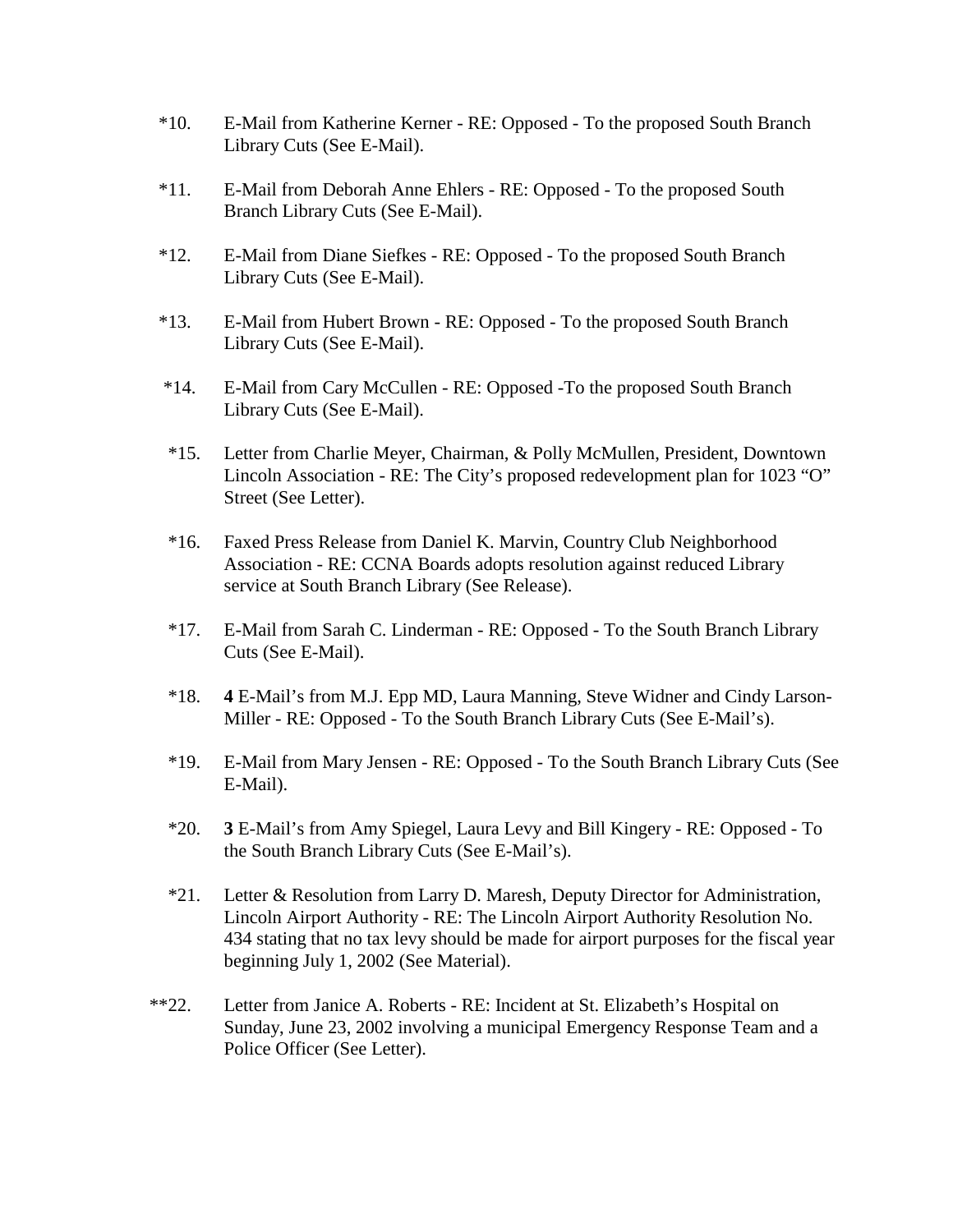- \*\*23. E-Mail from Sean & Marla Payant RE: Strongly Opposed To the South Branch Library Cuts (Council received their copies of this E-Mail on 7/22/02)(See E-Mail).
- \*\*24. E-Mail from Joseph W. Johnson, Jr. RE: Confirmation of Marvin Krout as Planning Director (See E-Mail).
- \*\*25. E-Mail from Glenn Kreuscher RE: Opposed To the South Branch Library Cuts (See E-Mail).
- \*\*26. Letter from Rose & Louis Leviticus RE: The Ornamental Lighting District No. 286 - Ordinance No. 18017 (See Letter).
- \*\*27. Letter from the Antelope Senior Center Members, 26 signatures RE: The members of the Antelope Senior Center would like to inform you of what will be lost if the Senior Center is closed (See Letter).
- \*\*28. E-Mail from Mary Kanter, Principal, Sheridan Elementary School RE: Opposed - To the South Branch Library Cuts (See E-Mail).
- \*\*29. E-Mail from Rose Winter RE: Opposed To the proposed cuts to the South Branch Library (See E-Mail).
- \*\*30. **4** E-Mail's from John & Carol Brown, William Carver, Cynthia & Matt Brammeier and Liz P. (age 13) - RE: Opposed - To the proposed cuts to the South Branch Library (See E-Mail's).
- \*\*31. E-Mail from Judy Fowler RE: The Antelope Senior Center (See E-Mail).
- \*\*32. Letter from Shirley Engle RE: Opposed To the proposed cuts to the South Branch Library (See Letter).
- \*\*33. **4** E-Mail's from Lisa J. Good, Interim President for the Antelope Park Neighborhood Board of Directors, Paul & Sarah Miloni, Faye Colburn and Heather Ropes - RE: Opposed - To the proposed cuts to the South Branch Library. (See E-Mail's).
- \*\*34. Letter from Russ Miller to City/County Planning Commission RE: June 26, 2002 Impact fee testimony (See Letter).
- \*\*35. Letter & Newsletter from Paul A. Smith, President, East Campus Community Organization - RE: The Mayor's proposed infrastructure financing proposal  $\&$ their Summer Newsletter (See Letter)(Copy of the Newsletter is on file in the City Council Office).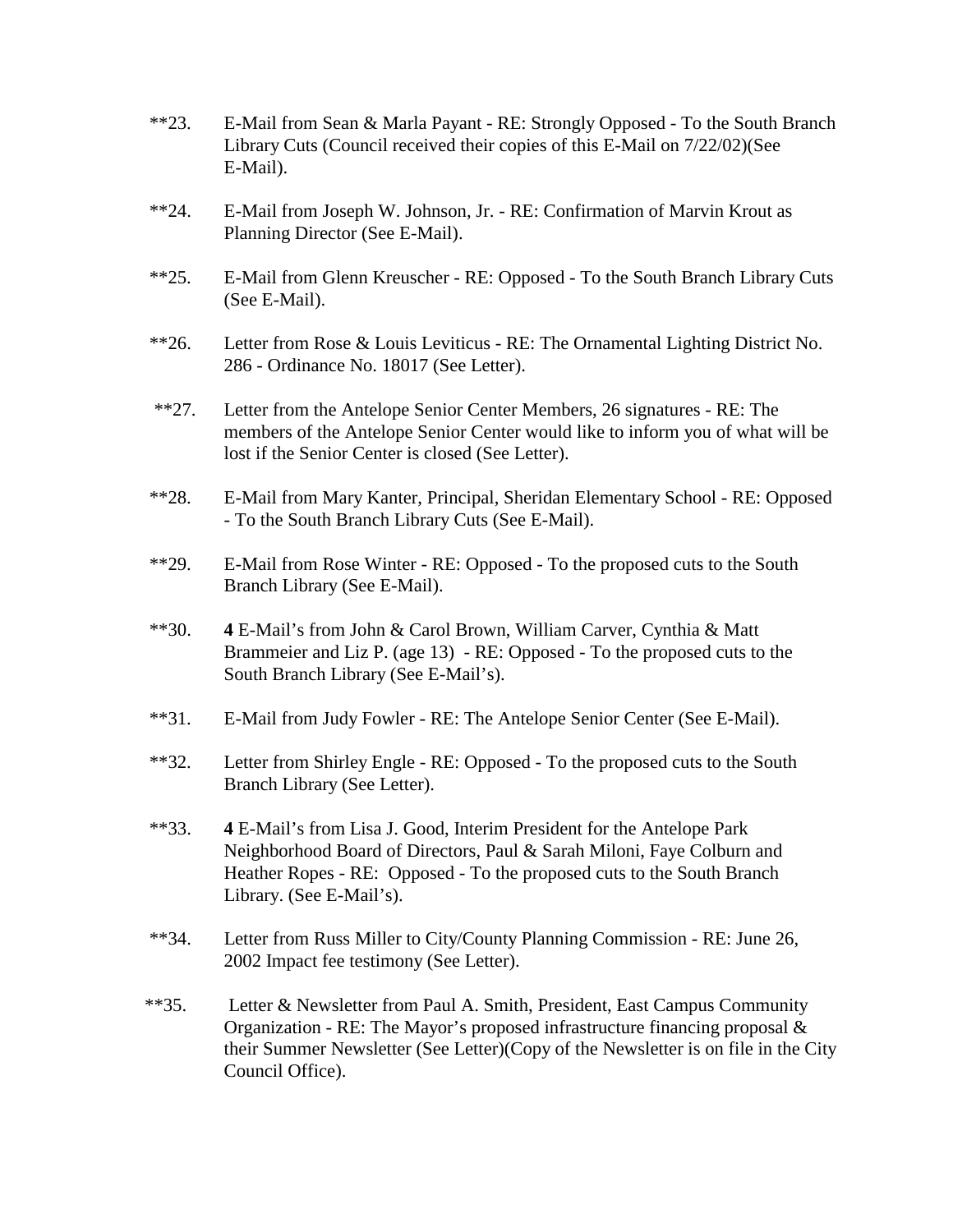- \*\*36. E-Mail from Elyza Richmon Halev RE: Opposed To the proposed cuts to the South Branch Library (See E-Mail).
- \*\*37. E-Mail from Gary Hejl RE: To the proposed cuts to the South Branch Library (See E-Mail).
- \*\*38. Letter from Sarah Webber RE: To the proposed cuts to the South Branch Library (See E-Mail).
	- 39. E-Mail from Jennetta M. Gotchal RE: Opposed To the proposed cuts to the South Branch Library (Council received on 7/29/02 before their 1:30 p.m. Meeting)(See E-Mail).
	- 40. **3** E-Mail's from Carol Ochsner; Griffin & Duncan DePriest and Lynn Holm; and Harriet McLeod - RE: Opposed - To the proposed cuts to the South Branch Library (Council received on 7/29/02 during their Meeting at 1:30 p.m.)(See E-Mail).
	- 41. E-Mail from Dee Moga RE: Opposed To the proposed cuts to the South Branch Library (See E-Mail).
	- 42. E-Mail from Peggy Struwe, President, Hawley Area Association RE: Sidewalk Space (See E-Mail).
	- 43. Letter from Maurice Moore RE: Writing requesting an investigation of Lincoln Police Officers (See Letter).
	- 44. Letter from Terry L. Bundy, LES RE: It is with great pleasure that I report to you that LES and the Nebraska Public Power District (NPPD) have executed a settlement agreement resolving all past, present, and future legal claims related to Cooper Nuclear Station (CNS). This brings to a conclusion litigation that has been ongoing since the mid 1990's. Key components of the settlement include: (See Letter).
	- 45. Letter from Roxanne E. Smith RE: As one looks at public expenditures (See Letter).
	- 46. E-Mail from Julie Barnes RE: South Branch Library & pool hours (See E-Mail).
	- 47. E-Mail from Katherine Kerner RE: South Branch Library & the ROW Meeting (See E-Mail).